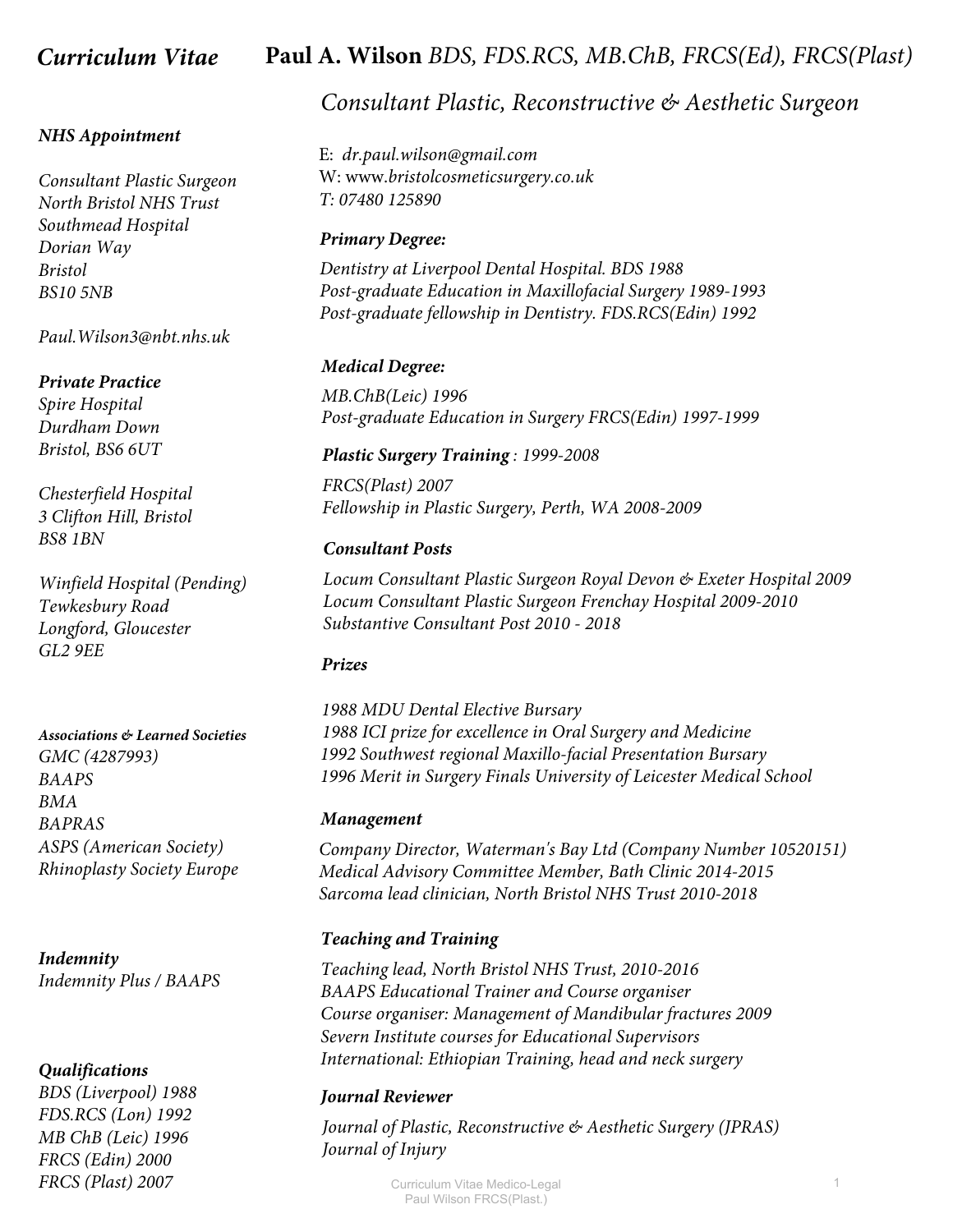*Medico-legal memberships The Academy of Experts The Medico-legal Society*

#### *-Medico-legal training*

*-Bond Solon -Excellence in Report Writing -Civil Law & Procedure -Courtroom Skills -Cross Examination -Discussion between experts(tbc) -Clinical Negligence Essentials (Apr 20)*

## *Sarcoma Appointments*

*2010-2018 Clinical Lead MDT Lead Chair Network SSG*

## *NHS Practice*

*Sarcoma/Soft tissue tumors Reconstructive Surgery Microsurgery Head and Neck Surgery Facial Reconstruction Thoracic Reconstruction Facial Reanimation Skin Cancer Trauma*

## *Notable Achievements*

*Established and developed sarcoma service 2010 North Bristol NHS Trust*

## *Humanitarian Work*

*Annual Facial Reconstruction (Noma) Ethiopia with NGO Facing Africa*

# *Medico-Legal Expertise*

*Experience since 2009, plus reports and court appearance during training Personal Injury, Clinical Negligence and Fitness to Practice. Court experience: Crown Court Instruction work ratios between claimant and defendant reports 80:20 Several instructions per year from a variety of sources including independent solicitors and secondary care NHS Trusts North Bristol NHS Trust medical reports Police reports*

# *Faculty Member & Chaired sessions*

*Convener BAAPS Educational National Meeting 2015-2016 Convener and chair, British Sarcoma Group Conference 2017*

# *Presentations*

# *International*

*ECT for treatment of soft tissue sarcomas: the Bristol sarcoma service experience. F.Dewi, A.Emam, G.Mitsala, P.Wilson. BAPRAS. Helsinki. 2017 2009 The Management of Mandibular Fractures WASPS, Perth, WA 2008 Basal Cell Carcinoma at the Site Of A Nasal Piercing. A Literature Review and Case Report. Poster Presentation: XXXVI Bennial World Congress of the International College of Súrgenos, Vienna, Italy 2004 Necrotizing Fasciitis and the Use of Hyperbaric Oxygen Therapy: Poster Presentation: Sydney, Australia 2003 A Comprehensive, Non-Destructive Technique For Prominent Ear Correction Athens, Greece*

# *National*

*2020 ECT for cutaneous sarcoma recurrence 2020 Nerve preservation in sarcomas with intermediate malignant potential 2020 Histopathological differences in liposarcoma survival and recurrence 2019 Aesthetic approach to anterior abdominal wall tumours. British Sarcoma Group. A Emam, T Wright, TChapman, G Colavitti, P Wilson 2019 Multi-specialty surgical approach to the management of primary chest wall tumours. A Emam, D West, T Wright, T Chapman, P Wilson 2017 Surgical approach to soft tissue sarcoma. British sarcoma grup conference, Bristol. Co-convener. 2016 Preventing Breast Implant associated infection. BAAPS Education 2008 Nasal Piercing: A Risk Factor for Basal Cell Carcinoma? BAPRAS 2007 The Management of Sarcoma within a Regional Sarcoma Service. National Sarcoma Meeting, Manchester 2006 Computer Aided Design for Soft Tissue Sarcoma. BAPRAS, RCS(Lon) 2006 Contrast Enhanced Duplex Sonography for Deep Inferior Epigastric Perforator Planning. BMUS*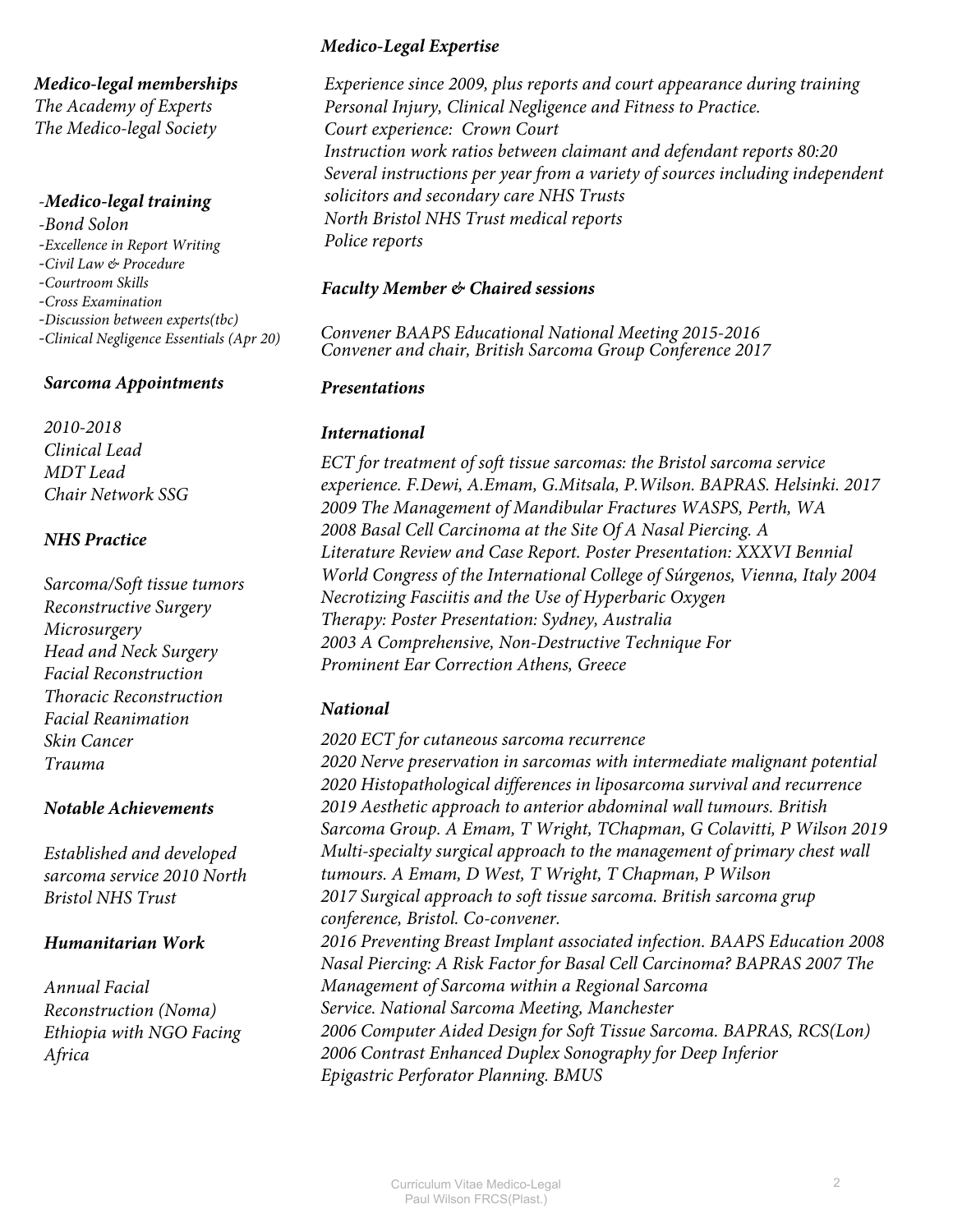*2006 Contrast Enhanced Duplex Sonography for Deep Inferior Epigastric Perforator Planning. BAPRAS, RCS, London 2005 Contrast Enhanced Duplex Sonography for Deep Inferior Epigastric Perforator Planning. BAPRAS, RCS, London 2003 The Sub-Fascial Approach to Perforator Dissection in Deep Inferior Epigastric Perforator Harvest.BAPRAS, RCS, Lon 2002 Reconstruction of Sternal Defects Following Cardiothoracic Surgery. BAPRAS, RCS, London 2002 Necrotizing Fasciitis and the Use of Hyperbaric Oxygen Therapy BAPS, RCS, London 2002 The Derriford Pathway for Diagnosis and Management of Carpal Tunnel Syndrome. BAPS, RCS, London 2002 HOAF (Homodigital Overlapping Advancement Flap) Procedure for Fingertip Injuries. BAPS, RCS, London 2002 A Comprehensive, Non-Destructive Technique for Prominent Ear Correction. BAPS, London 2001 Digital Imaging in Pathology and Plastic Surgery. BAPS, RCS, London 2001 Transaxillary Breast Augmentation. BAPS, RCS, London 2001 Burns: An Interactive Web Site for Thermal Injuries BAPS, RCS, London (Live Demonstration)*

# *Regional*

*2013 Southwest Audit meeting: Masterclass in complex facial reconstruction 2012 Panel: Regional Head and Neck Reconstruction cadaveric course 2010 Bristol Sarcoma Study Day 2006 National Sarcoma Group Meeting, Bristol Oct'06 and Manchester Jan'07 2006 Sarcoma Audit: Southwest Cancer Intelligence Service, 2002 Sternal Wound Reconstruction Audit. Royal Devon & Exeter Hospital 1996 Maxillofacial Trauma Lectures. Coventry Emergency Department 1992 Alveolar Bone Grafting and Continuous Infusional Analgesic Technique Royal Devon & Exeter Hospital (Prize)*

## *Textbooks*

*Contribution to Stone CA (Ed). The Evidence for Plastic Surgery, TFM 2008 (ISBN 1-903378-50-8) Contribution to Key Topics in Oral and Maxillofacial Surgery. Riden. (ISBN* 

*1859960308)*

*Contribution to Consent in Surgery: a Practical Guide. Roba Khundkar et al. Publisher: Radcliffe Publishing Ltd; Aug 2010. (ISBN-10: 1846193664)*

| <b>Notable areas of publication:</b> |  |
|--------------------------------------|--|
| Soft tissue sarcoma                  |  |
| Head and Neck Surgery                |  |

*Aesthetic Surgery*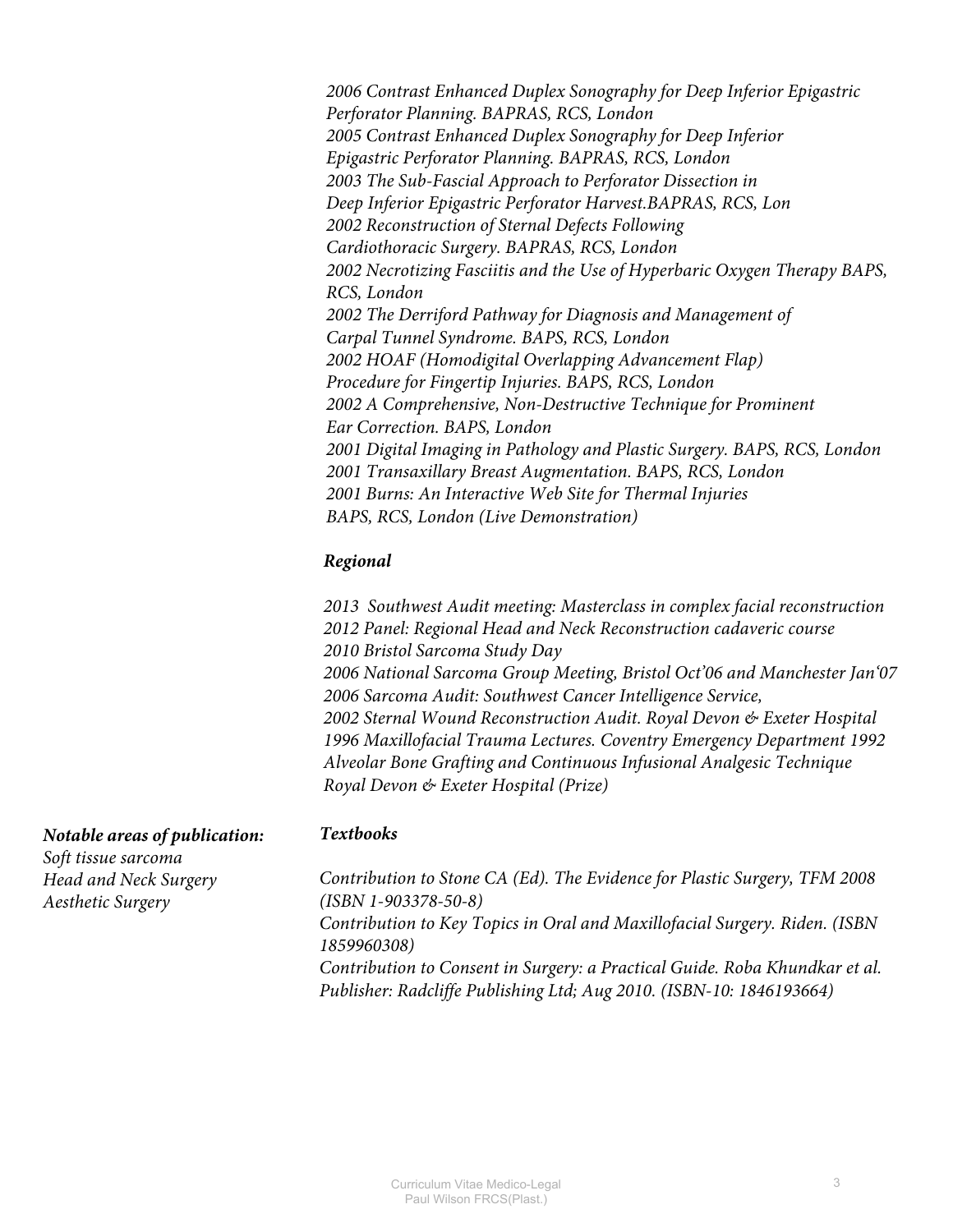#### **Clinical Research & Audit Publications**

*Facing Africa: Describing Noma in Ethiopia. Submitted to American Journal of Tropical Medicine and Hygiene. 2020. Alex Rickart, K Mizen, H Nishikawa, D Dunaway, G Merrick, Paul Wilson* 

*Single Stage Variation of Myomucosal Lip Switch Flap for Secondary Reconstruction of Peri-Oral Defects. Submitted to PRS 2019. Alex Rickart, G Merrick, Paul Wilson* 

*Medial Plantar Flap for Hand Reconstruction: A Systematic Literature Review and Its Application for Post-Sarcoma Excision. Troisi L, Berner JE, West EV, Wilson P. Ann Plast Surg. 2019 Mar;82(3):337-343.*

*UK guidelines for the management of soft tissue sarcomas. Adam Dangoor, Beatrice Seddon, Craig Gerrand, Robert Grimer, Jeremy Whelan, Ian Judson. Clin Sarcoma Res (2016) 6:20 [Paul Wilson Contributor]*

*Umbilical port site keloid extending through rectus sheath June 2014. European Journal of Plastic Surgery 37(6):357-358 Guirgis Awad Paul Wilson* 

*Patient with giant upper limb melanoma presenting to a UK plastic surgery unit: differentials and experience of management Honeyman CS, Wilson P. BMJ Case Rep 2016*

*Follow up of low grade sarcoma: the role of chest X-rays. JPRAS 2014 Jun; ;67(6):882-4 O'Neill JK, Gregory, McArdle, Taha, Millman, Bradley, Wilson P*

*Total ear replantation using the distal radial artery perforator. W Wong, P Wilson, J Savundra. Journal of plastic reconstructive aesthetic surgery. JPRAS (2011). Volume: 64, Issue: 5, Pages: 677-679*

*A modified bowel clamp technique for ischemic preconditioning. J. Ha, P.A. Wilson. The Ochsner Journal. Vol 9(2): 63-64 (2009)*

*Surgical Simulation in Plastic Surgery. P.A. Wilson, N. Rhodes, S.J. Southern. British Journal of Plastic Surgery. 2001 Vol 54, No. 6, p 560-61*

*The The Flexor Tendon Repair Simulator. N. Rhodes, P.A. Wilson, S.J. Southern. British Journal of Plastic Surgery. 2001 Vol 54, No. 4, p 373-4e*

*Pain Relief Following Iliac Crest Bone Harvesting. P.A. Wilson. British Journal of Oral and Maxillofacial Surgery. 1995 Vol 33, No. 4, p 242-3*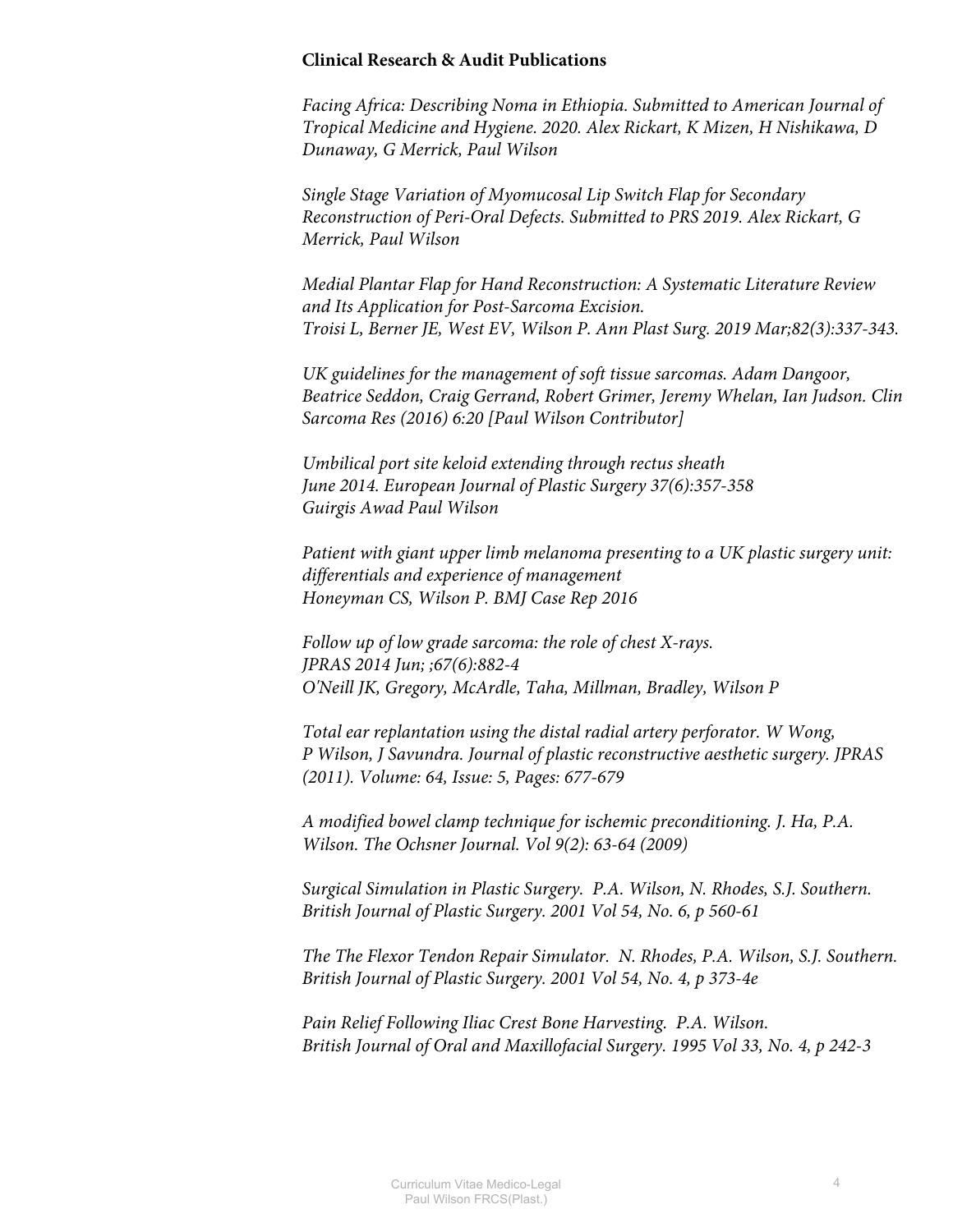*Split thickness skin graft removal from free flaps: indications and technique. J. Ha, P.A. Wilson, J. Savundra. Techniques in Hand and Upper Extremity Surgery. Accepted October 2009*

*Computer Aided Surgical Planning in the Treatment of Soft Tissue Sarcoma J. Seaward, P.A. Wilson, C.A. Stone. Journal Plastic, Reconstructive and Aesthetic Surgery. Accepted 2009*

*A Simple Technique for Wire Tensioning. R. Khundkar, P.A. Wilson. J Hand Surgery: Eur Vol. Aug 34(4): 539-40. 2009*

*Basal Cell Carcinoma at the Site of a Nasal Piercing. R. Khundkar, P.A. Wilson. J Plast Reconstr Aesthet Surg. 2010 Feb;63(2):153-4*

*A simple nasal-packing technique for minor nasal surgery which reduces pain associated with removal of packs: a surgical technique.J Plast Reconstr Aesthet Surg. 2010 Jan;63(1):e84. Epub 2009*

*A Cautionary Tale. R. Khundkar, P.A. Wilson, U.M. Khan. J Plast Reconstr Aesthet Surg. 2009 Feb;62(2):253. Epub 2008*

*Post-Operative 'Samosa' Dressing for Carpal Tunnel Release. R. Khundkar, P.A. Wilson. Journal of Plastic, Reconstructive and Aesthetic Surgery. Vol 62, issue 1, 147-148*

*Flag Dressings for Paediatric Upper Limb Surgery. C. Mills, P.A. Wilson. Techniques in Hand and Upper Extremity Surgery. 2008 March, 12(1): 65-66*

*High-Pressure Paint Injection Injuries of the Hand. C. Mills, P.A. Wilson, T.J Watts, H. Manushakian. Injury Extra. 2007. 38; 298-300*

*Delayed Brachial Plexopathy in Clavicular Fracture with Tri-Cord Neuropraxia and Complete Recovery. T. Chapman, N. Harris, M. Rogers, P.A. Wilson, J. McDiarmid. European Journal of Plastic Surgery. 2007. 29:295-297*

*The Prone Position in Otoplasty. P.A. Wilson, H. Manushakian, BA DeSouza, DA McGrouther. Journal of Plastic and Reconstructive Surgery. 2005 Mar, 115(3): 963-4*

*Routine Histological Examination of the Mastectomy Scar at the Time of Breast Reconstruction. G. Zambacos, P.A. Wilson. Rob Morris. British Journal of Plastic Surgery. 2005 Jan, 58(1): 122*

*The Interaction of Leeches; A Clinical Observation. P.A. Wilson, H. Manushakian. Journal of Plastic and Reconstructive Surgery. 111(4): 1579, April 1, 2003*

*The Use of Image-Editing Software in Plastic Surgery Teaching. N. Rhodes, P.A. Wilson. British Journal of Plastic Surgery. 2002 Oct; 55(7): 594*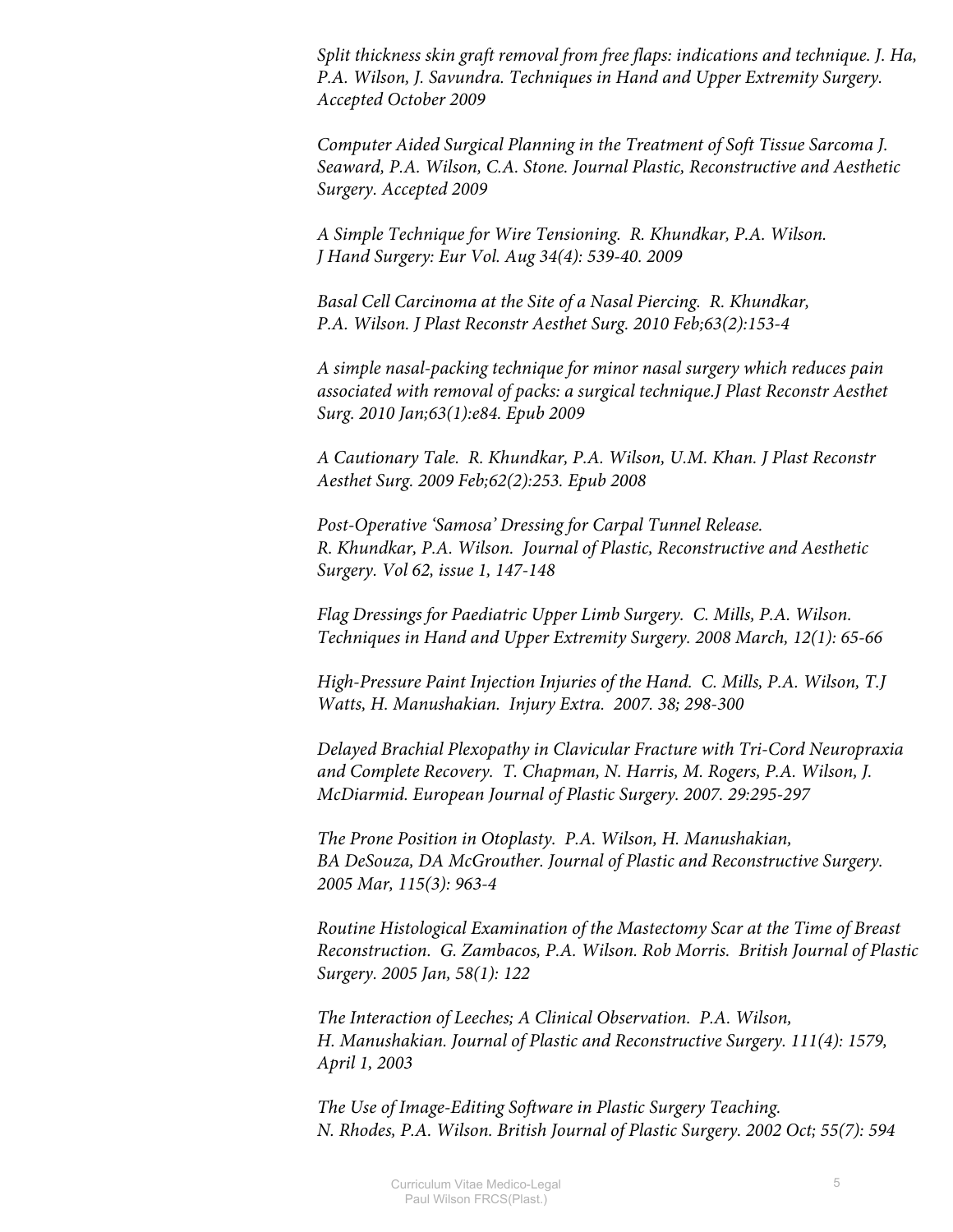#### *Current Posts*

*Head and Neck Reconstructive Surgery Soft tissue sarcoma & Reconstruction Trauma Surgery Aesthetic Surgery*

#### *Head and Neck Surgery*

*My head and neck interests include parotidectomy and neck dissection for head and neck cancer, major head and neck tumour excision with skull base surgeons and microvascular head and neck reconstruction following head and neck excision. 10% of sarcoma tumours involve head and neck surgery. I also perform nasal reconstructions following cancer excision and treat facial palsy in adults. As part of my facial palsy practice, I perform unilateral facelift procedures with static sling, blepharoplasty, brow lift and gold weight insertion.* 

#### *Soft tissue sarcoma & Reconstruction*

*I am the lead clinician for the adult soft tissue sarcoma service for the West of England. We treat all patients with soft tissue sarcomas including head and neck sarcoma and micro-vascular reconstruction. I also manage patients with chest wall sarcoma with large rib resections and reconstruction, abdominal wall tumours, and breast sarcoma.* 

## *Aesthetic Surgery*

*My aesthetic practice includes facial surgery, breast aesthetic surgery and body procedures. My clinic also provides non-surgical procedures. My special interest is rhinoplasty. Aesthetic operations performed include the following: Face: Facelift, necklift, rhinoplasty, blepharoplasty, otoplasty, hairline lowering foreheadplasty, lip lift, revision procedures. Breast: breast augmentation, uplift, reduction, augmentation mastopexy, gynaecomastia reduction, revision procedures. Body: abdominoplasty, liposuction, thigh lift, lower body lift, brachioplasty. revision procedures. Nose: rhinoplasty - open and closed, revision procedures.* 

**Trauma Surgery** *My on-call commitment involves the management of plastic surgery trauma. This*  is wide ranging from facial trauma, upper limb trauma and lower limb trauma. *Many cases involve hand trauma, both soft tissue and hand fractures. Upper and lower limb trauma often involves soft tissue reconstruction with free tissue transfer.*

#### **Humanitarian work**

#### *Facial Surgery in Africa*

*For the past 6 years, I have traveled to Ethiopia to treat afflicted patients with the condition Noma, a necrotising facial infection resulting in soft tissue destruction and loss.This is with the NGO 'Facing Africa'. This involves resection and reconstruction of large facial defects for functional and aesthetic purposes. Sub-mental artery flaps and microvascular free flaps are used for reconstruction. We also treat patients with leprosy who need total nasal reconstructions.*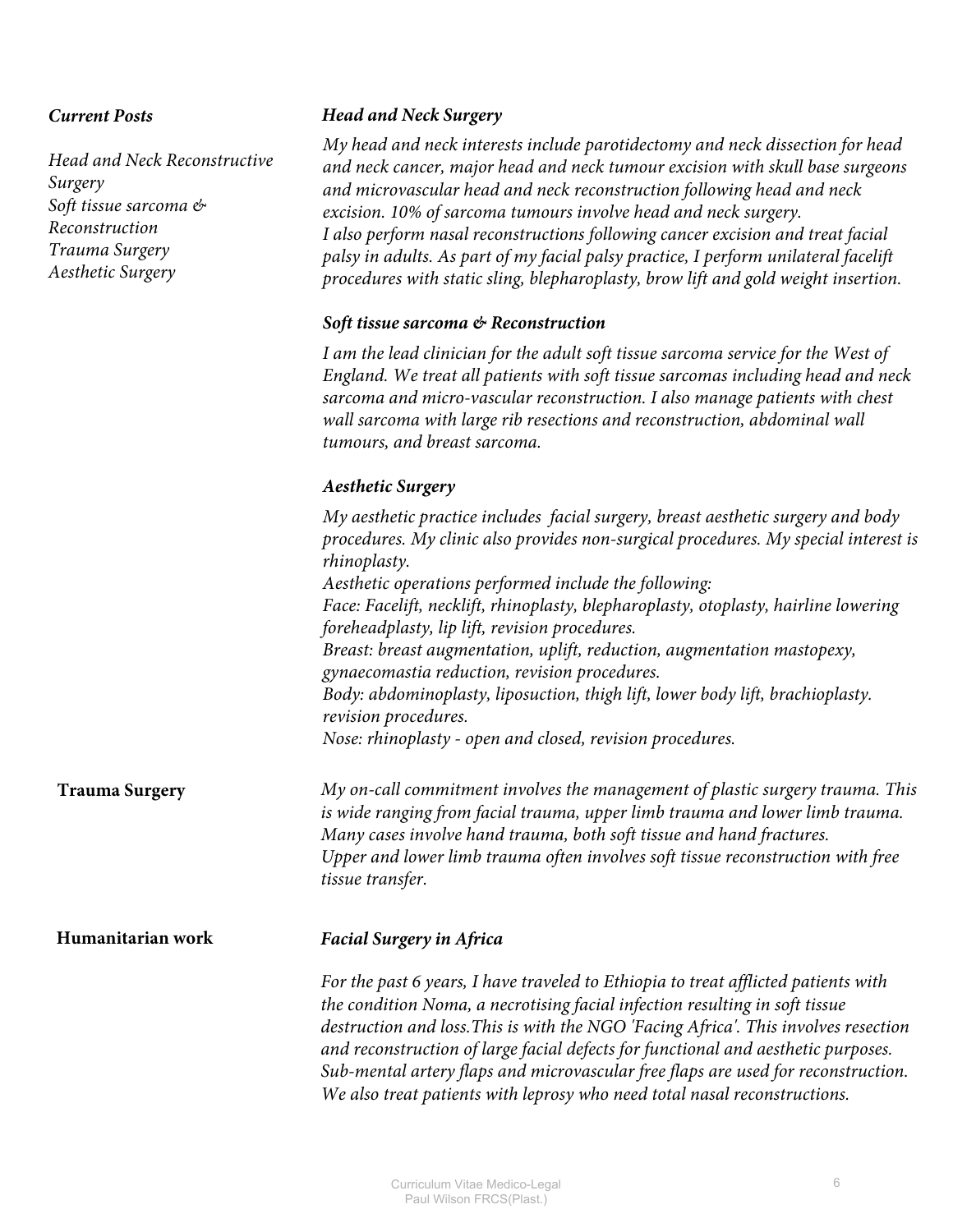| <b>Rhinoplasty Experience</b> | I am also a qualified dentist with several years of maxillo-facial experience<br>managing patients with fractured noses and performing rhinoplasty for post-<br>traumatic noses. During my plastic surgery residency, I assisted many aesthetic<br>rhinoplasty cases. As a fellow in Perth, Australia and in my current NHS role as<br>a facial plastic surgery consultant, I perform many post-traumatic rhinoplasties<br>and reconstruct noses following cancer excision. In my aesthetic surgery practice<br>I perform up to 4 cosmetic rhinoplasties per week. In my role as volunteer facial<br>plastic surgeon in Addis Ababa, I perform total nasal reconstructions for<br>patients with noma and leprosy. In the NHS I perform total nasal<br>reconstruction following mid-facial cancer excision.<br>Relevant courses and conferences:<br>Bergamo rhinoplasty conference 2014                                                                                                                                                                                                                                                                                                                                                                                                                                                                                                                                                                                                                                                                                                                                                                                                                                                                                                                                                                                                                       |
|-------------------------------|--------------------------------------------------------------------------------------------------------------------------------------------------------------------------------------------------------------------------------------------------------------------------------------------------------------------------------------------------------------------------------------------------------------------------------------------------------------------------------------------------------------------------------------------------------------------------------------------------------------------------------------------------------------------------------------------------------------------------------------------------------------------------------------------------------------------------------------------------------------------------------------------------------------------------------------------------------------------------------------------------------------------------------------------------------------------------------------------------------------------------------------------------------------------------------------------------------------------------------------------------------------------------------------------------------------------------------------------------------------------------------------------------------------------------------------------------------------------------------------------------------------------------------------------------------------------------------------------------------------------------------------------------------------------------------------------------------------------------------------------------------------------------------------------------------------------------------------------------------------------------------------------------------------|
|                               | Advanced Mini-fellowship in Revision Rhino-septoplasty with Enrico Robotti 2015<br>Stuttgart rhinoplasty course 2012, 2013, 2018<br>Dallas rhinoplasty course 2008<br>Hosted BAAPS facial aesthetic surgery study day 2016, inc. rhinoplasty<br>Visited Per Heden, AK Clinic, Sweden 2016 as an observer.<br>Annual BAAPS conference, UK.<br>Preservation Rhinoplasty conference Rome 2019<br>Facial aesthetic surgery masterclass (CCR/ISAAPS) 2019<br>Preservation Rhinoplasty conference Nice 2020                                                                                                                                                                                                                                                                                                                                                                                                                                                                                                                                                                                                                                                                                                                                                                                                                                                                                                                                                                                                                                                                                                                                                                                                                                                                                                                                                                                                        |
| <b>Aesthetic Experience</b>   | I was lfortunate to conduct my plastic surgery residency throughout the golden<br>era of aesthetic surgery training within the NHS. From breast reductions and<br>augmentations to rhinoplasty, blepharoplasty and abdominoplasty, these<br>procedures were commonplace and ideal registrar training operations under the<br>supervision of aesthetic masters. My fellowship in Perth, Australia afforded me<br>further aesthetic surgery training mainly in breast surgery and rhinoplasty. As a<br>Consultant in the NHS I still perform occasional breast reductions,<br>abdominoplasty and post-traumatic rhinoplasty, in this commissioned era.<br>I have been in private cosmetic surgery practice since 2010. My practice has<br>grown to a busy service run from my Bristol private clinic. We offer a wide<br>range of facial, breast and body procedures. We pride ourselves in offering a<br>bespoke, personal high quality service without exception. This is on the<br>backbone of my facial plastic surgery training and experience as a head and<br>neck reconstructive surgeon. I participate in regular audit of my practice and<br>publish my data annually on the BAAPS database.<br>We also convene a regular local aesthetic MDT and audit group to omnitor our<br>practice and maintain high standards.<br>With over fourteen years experience of aesthetic surgery, I now regularly see<br>patients for second opinions and revision surgery.<br>I am a member of the following aesthetic organisations: British Association of<br>Aesthetic Plastic Surgeons(BAAPS), British association of Plastic, Reconstructive<br>and Aesthetic Surgeons(BAPRAS), American Society of Plastic Surgeons(ASPS)<br>and the Rhinoplasty Society of Europe(RSE).<br>Frequently attended meetings include BAAPS, BAPRAS, Stuttgart Rhinoplasty<br>Meeting and Botti Aesthetic meeting in Salo, Italy. |